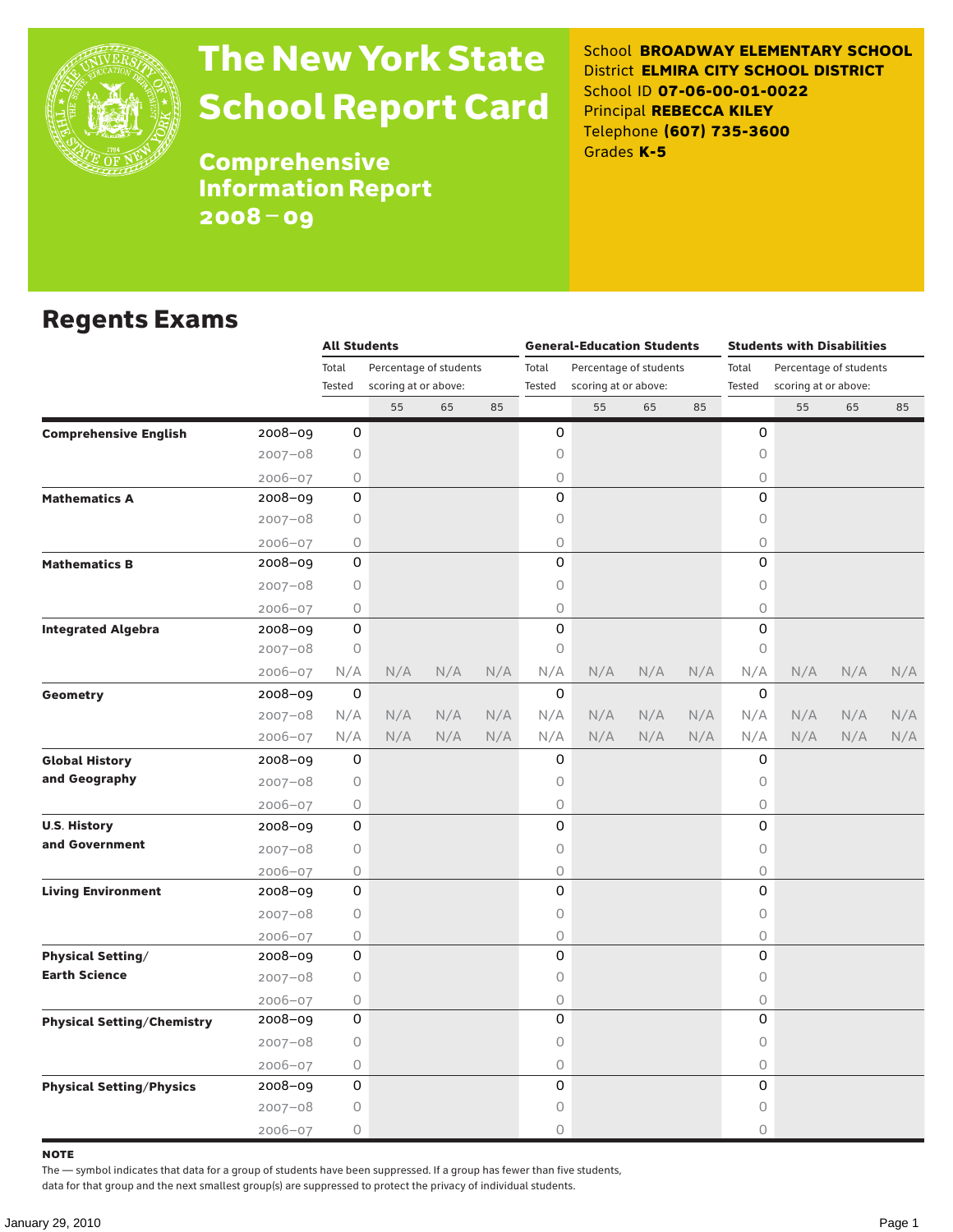School **BROADWAY ELEMENTARY SCHOOL** District **ELMIRA CITY SCHOOL DISTRICT** School ID **07-06-00-01-0022**

### Elementary/Middle-Level Social Studies 2008–09

|                            |                                                             | <b>All Students</b> |    |     |     | <b>General-Education Students</b> |                                                    |    |     |     | <b>Students with Disabilities</b> |                                                             |    |     |                |  |
|----------------------------|-------------------------------------------------------------|---------------------|----|-----|-----|-----------------------------------|----------------------------------------------------|----|-----|-----|-----------------------------------|-------------------------------------------------------------|----|-----|----------------|--|
|                            | Percentage of students<br>Total<br>Tested scoring at level: |                     |    |     |     | Total                             | Percentage of students<br>Tested scoring at level: |    |     |     |                                   | Percentage of students<br>Total<br>Tested scoring at level: |    |     |                |  |
|                            |                                                             |                     |    |     | 4   |                                   |                                                    |    |     | 4   |                                   |                                                             |    |     | $\overline{4}$ |  |
| <b>Elementary</b><br>Level | 63                                                          | 8%                  | 6% | 67% | 19% | 56                                | 5%                                                 | 7% | 66% | 21% |                                   | 29%                                                         | 0% | 71% | 0%             |  |
| <b>Middle Level</b>        |                                                             |                     |    |     |     | 0                                 |                                                    |    |     |     | 0                                 |                                                             |    |     |                |  |

#### 2005 Total Cohort Performance on Regents Exams After Four Years

|                                        | <b>All Students</b> |                                                 |  |              | <b>General-Education Students</b> |                                                 |  |              |  | <b>Students with Disabilities</b> |                                    |  |                    |  |
|----------------------------------------|---------------------|-------------------------------------------------|--|--------------|-----------------------------------|-------------------------------------------------|--|--------------|--|-----------------------------------|------------------------------------|--|--------------------|--|
|                                        | Cohor<br>Enroll     | Percentage of<br>students scoring:<br>$55 - 64$ |  | 65-84 85-100 | Cohoi<br>ō.<br>ᇛ                  | Percentage of<br>students scoring:<br>$55 - 64$ |  | 65-84 85-100 |  | Cohor<br>$\circ$<br>멷             | Percentage of<br>students scoring: |  | 55-64 65-84 85-100 |  |
| <b>Global History</b><br>and Geography | 0                   |                                                 |  |              | 0                                 |                                                 |  |              |  | 0                                 |                                    |  |                    |  |
| <b>U.S. History</b><br>and Government  | 0                   |                                                 |  |              | 0                                 |                                                 |  |              |  | 0                                 |                                    |  |                    |  |
| <b>Science</b>                         | 0                   |                                                 |  |              | 0                                 |                                                 |  |              |  | 0                                 |                                    |  |                    |  |

## New York State Alternate Assessments (NYSAA) 2008–09

|                              | <b>All Students</b> |                                                |               |   |  |  |  |  |  |  |  |
|------------------------------|---------------------|------------------------------------------------|---------------|---|--|--|--|--|--|--|--|
|                              | Total               | Number of students scoring<br>Tested at Level: |               |   |  |  |  |  |  |  |  |
|                              |                     | 1                                              | $\mathcal{P}$ | 4 |  |  |  |  |  |  |  |
| <b>Elementary Level</b>      |                     |                                                |               |   |  |  |  |  |  |  |  |
| Social Studies               | 0                   |                                                |               |   |  |  |  |  |  |  |  |
| <b>Middle Level</b>          |                     |                                                |               |   |  |  |  |  |  |  |  |
| Social Studies               | 0                   |                                                |               |   |  |  |  |  |  |  |  |
| <b>Secondary Level</b>       |                     |                                                |               |   |  |  |  |  |  |  |  |
| <b>English Language Arts</b> | O                   |                                                |               |   |  |  |  |  |  |  |  |
| <b>Mathematics</b>           | Ω                   |                                                |               |   |  |  |  |  |  |  |  |
| Social Studies               | O                   |                                                |               |   |  |  |  |  |  |  |  |
| Science                      | Ω                   |                                                |               |   |  |  |  |  |  |  |  |

The New York State Alternate Assessment (NYSAA) is for students with severe cognitive disabilities. Results for students taking the NYSAA in English language arts, mathematics, and science at the elementary and middle levels are available in the *Accountability and Overview Report* part of *The New York State Report Card*.

The — symbol indicates that data for a group of students have been suppressed. If a group has fewer than five students, data for that group and the next smallest group(s) are suppressed to protect the privacy of individual students.

**NOTE**